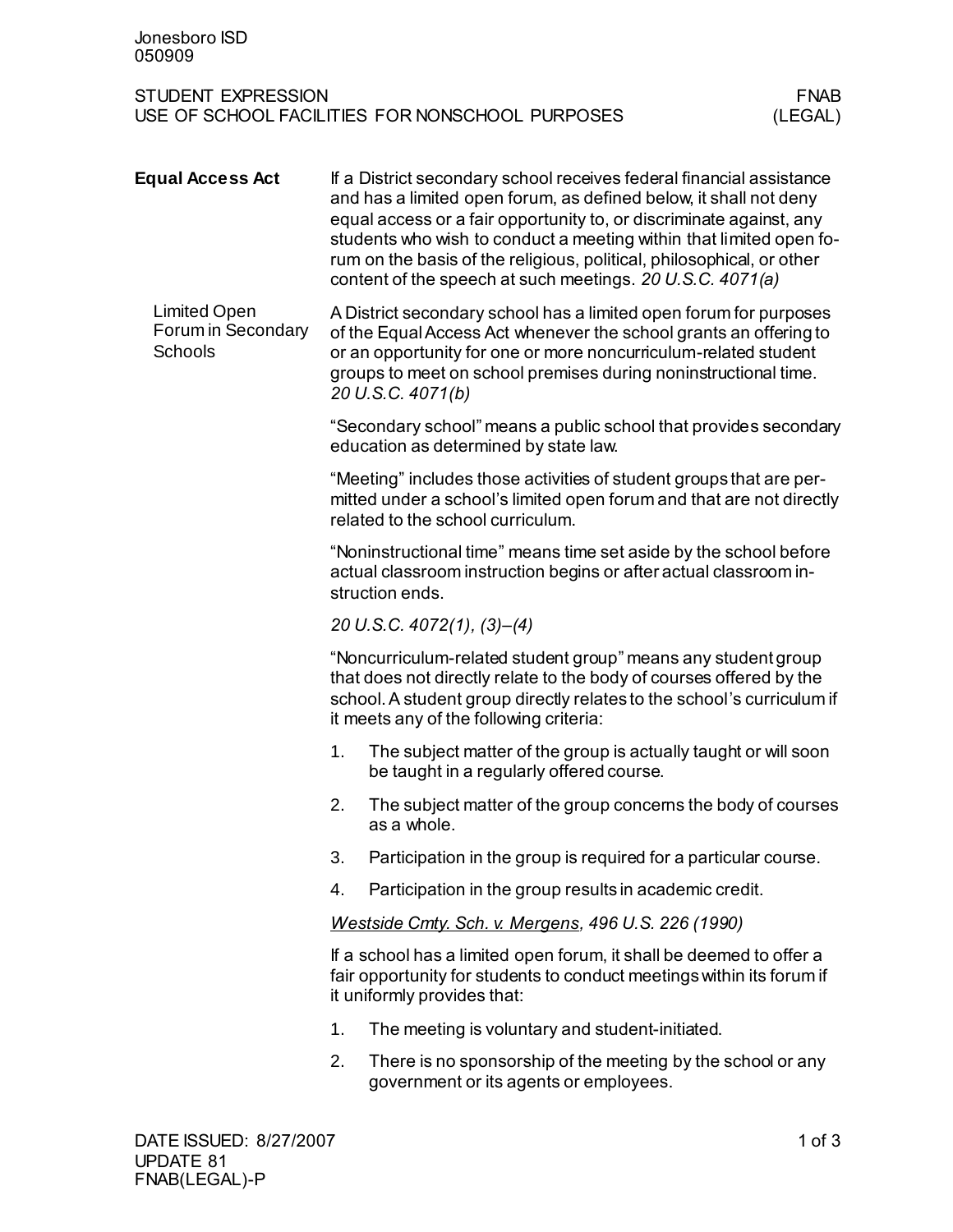## STUDENT EXPRESSION<br>USE OF SCHOOL FACILITIES FOR NONSCHOOL PURPOSES (LEGAL) USE OF SCHOOL FACILITIES FOR NONSCHOOL PURPOSES

|                                           |                                                                                                                                                                                                                                                                                                                                                 | "Sponsorship" includes the act of promoting, leading, and par-<br>ticipating in a meeting. The assignment of a teacher, adminis-<br>trator, or other school employee to a meeting for custodial<br>purposes does not constitute sponsorship of the meeting. |  |
|-------------------------------------------|-------------------------------------------------------------------------------------------------------------------------------------------------------------------------------------------------------------------------------------------------------------------------------------------------------------------------------------------------|-------------------------------------------------------------------------------------------------------------------------------------------------------------------------------------------------------------------------------------------------------------|--|
|                                           | 3.                                                                                                                                                                                                                                                                                                                                              | School employees are present at religious meetings only in a<br>nonparticipatory capacity.                                                                                                                                                                  |  |
|                                           | 4.                                                                                                                                                                                                                                                                                                                                              | The meeting does not materially and substantially interfere<br>with the orderly conduct of educational activities within the<br>school.                                                                                                                     |  |
|                                           | 5.                                                                                                                                                                                                                                                                                                                                              | Nonschool persons shall not direct, conduct, control, or regu-<br>larly attend activities of student groups.                                                                                                                                                |  |
|                                           | 20 U.S.C. 4071(c), 4072(2)                                                                                                                                                                                                                                                                                                                      |                                                                                                                                                                                                                                                             |  |
|                                           | The establishment of a limited open forum shall not authorize a<br>school or the District to:                                                                                                                                                                                                                                                   |                                                                                                                                                                                                                                                             |  |
|                                           | 1.                                                                                                                                                                                                                                                                                                                                              | Influence the form or content of any prayer or other religious<br>activity.                                                                                                                                                                                 |  |
|                                           | 2.                                                                                                                                                                                                                                                                                                                                              | Require any person to participate in prayer or other religious<br>activity.                                                                                                                                                                                 |  |
|                                           | 3.                                                                                                                                                                                                                                                                                                                                              | Expend public funds beyond the incidental cost of providing<br>the space for student-initiated meetings.                                                                                                                                                    |  |
|                                           | 4.                                                                                                                                                                                                                                                                                                                                              | Compel any school agent or employee to attend a meeting if<br>the content of the speech at the meeting is contrary to the be-<br>liefs of the agent or employee.                                                                                            |  |
|                                           | 5.                                                                                                                                                                                                                                                                                                                                              | Sanction meetings that are otherwise unlawful.                                                                                                                                                                                                              |  |
|                                           | 6.                                                                                                                                                                                                                                                                                                                                              | Limit the rights of groups of students that are not of a speci-<br>fied numerical size.                                                                                                                                                                     |  |
|                                           | 7.                                                                                                                                                                                                                                                                                                                                              | Abridge the constitutional rights of any person.                                                                                                                                                                                                            |  |
|                                           | 20 U.S.C. 4071(d)                                                                                                                                                                                                                                                                                                                               |                                                                                                                                                                                                                                                             |  |
| <b>Maintain Order</b>                     | The establishment of a limited open forum shall not limit the au-<br>thority of a school, the District, its agents, or its employees to main-<br>tain order and discipline on school premises, to protect the well-be-<br>ing of students and faculty, and to assure that attendance of<br>students at meetings is voluntary. 20 U.S.C. 4071(f) |                                                                                                                                                                                                                                                             |  |
| <b>Religious Groups</b><br>and Activities | Students may organize prayer groups, religious clubs, "see you at<br>the pole" gatherings, or other religious gatherings before, during,<br>and after school to the same extent that students are permitted to                                                                                                                                  |                                                                                                                                                                                                                                                             |  |